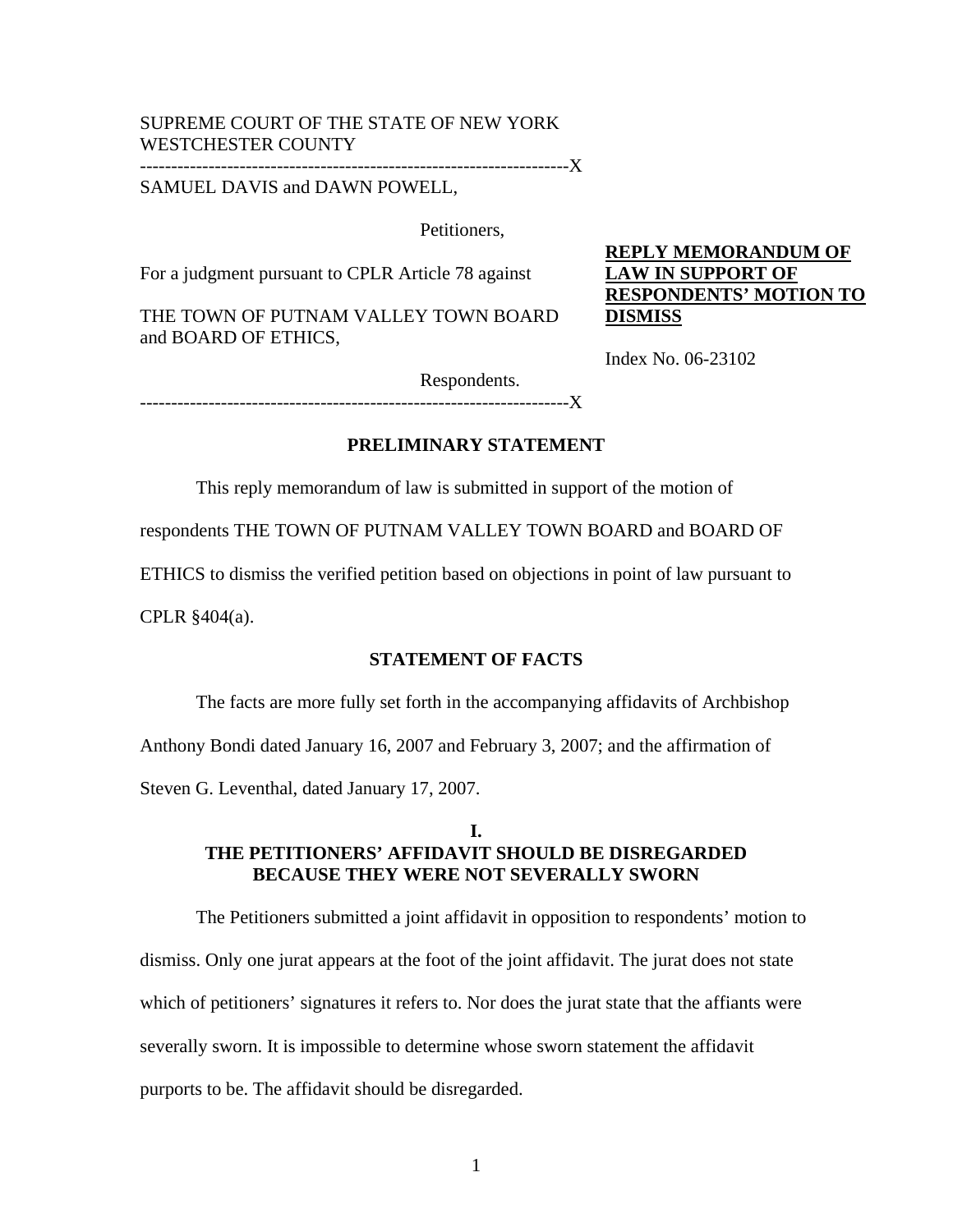## **II. THE MORE RESTRICTIVE STANDARDS OF CONDUCT IN THE LOCAL ETHICS CODE DO NOT CONFLICT WITH ARTICLE 18 OF NY GEN. MUN. LAW**

 The state law governing conflicts of interest of municipal officers and employees is Article 18 of the New York General Municipal Law ("Article 18"). It expressly authorizes a local municipality to adopt its own code of ethics, provided that a local ethics code may not authorize conduct that is prohibited by Article 18. It provides that "[s]uch codes may regulate or prescribe conduct which is not expressly prohibited by this article but may not authorize conduct otherwise prohibited." NY Gen. Mun. Law §806- 1(a). Thus, a local ethics code does not "conflict" with Article 18 when it regulates or prescribes conduct which is not expressly prohibited by Article 18.

 Article 18 prohibits municipal officers and employees from having an interest in municipal contracts that they have the power to authorize or approve, either individually or as a member of a board. NY Gen. Mun. Law §801. Officials are deemed to have an interest in the contracts of their spouses and dependents, except in the case of employment contracts. NY Gen. Mun. Law §800-3.

Like Article 18, the Town ethics code here prohibited Town officers and employees from having an interest in Town contracts that they had the power to authorize or approve. Like Article 18, the Town Code provided that officials were deemed to have an interest in the contracts of their spouses. However, unlike Article 18, the Town ethics code did not except employment contracts from those contracts of an official's spouse or dependent that in which the official was deemed to have an interest.

 Thus, the Ethics Board properly determined that the Town code of ethics barred employment contracts between the Town and the spouse or dependent of an official who,

2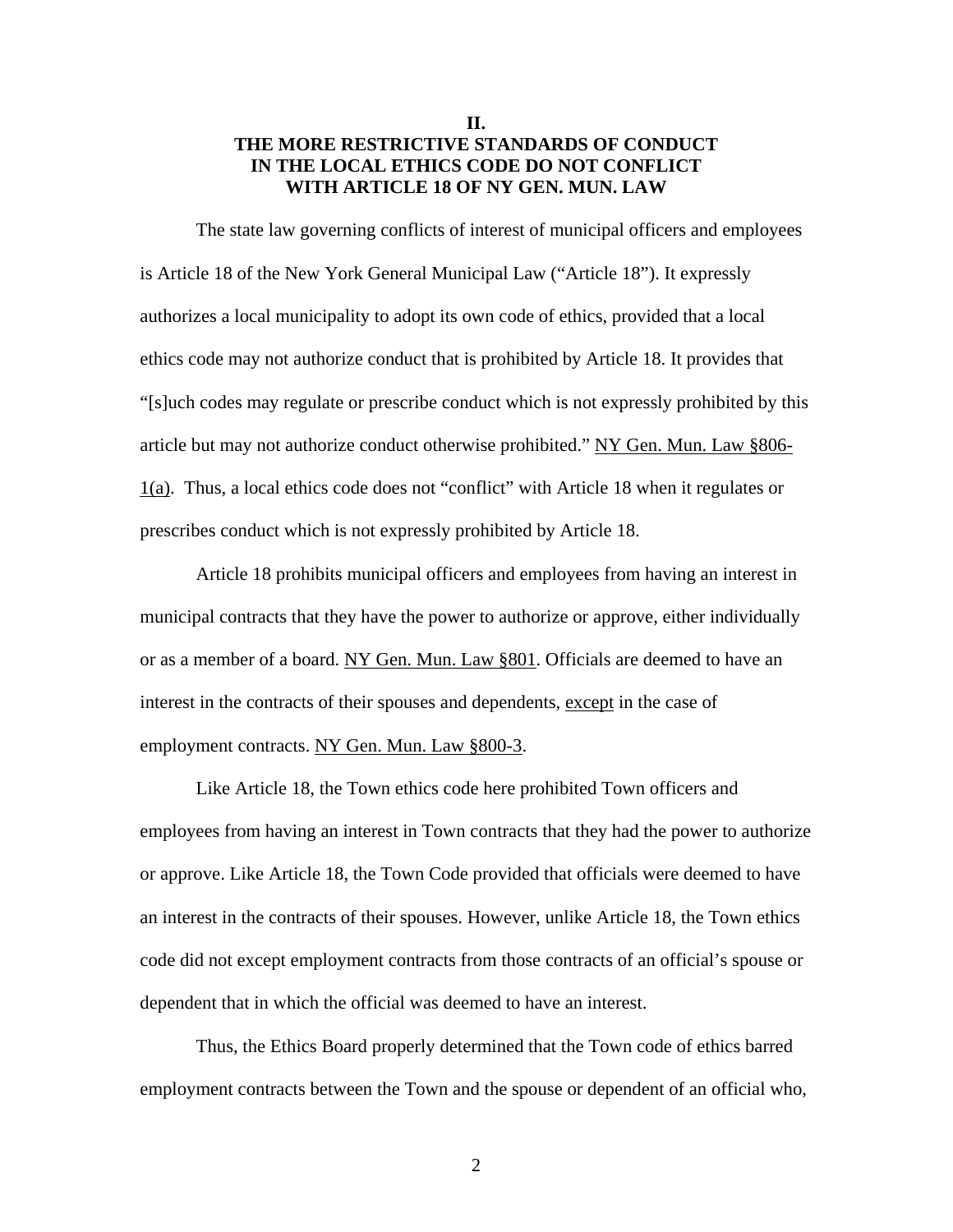individually or as a member of a board, had the power to authorize or approve the employment contract. Having determined that under the Town code of ethics, an official would have a prohibited interest in the employment contract of his or her spouse, the Board of Ethics reasoned that the spirit and intent of the local ethics code were offended by the employment of the Supervisor's domestic partner where the Supervisor had the power to authorize the domestic partner's employment contract.

### **III. THE INFORMAL ADVISORY OPINION OF THE NY COMPTROLLER IS NEITHER ON POINT NOR CONTROLLING**

 The petitioners incorrectly rely on an informal opinion of the State Comptroller interpreting Article 18, and on the advice they purportedly received from an unnamed source at the NYS Association of Towns. They argue that because the employment of a Supervisor's spouse or dependent would not violate Article 18, the employment of Ms. Powell to serve as the Supervisor's confidential secretary did not pose a conflict of interest.

However, the informal opinions of the New York Comptroller are non-binding. Moreover, the Board of Ethics concluded that the employment contract here did not violate Article 18. Instead, it relied on the spirit and intent of the Town code of ethics in reaching its conclusion that the employment of Ms. Powell to serve as the Supervisor's confidential secretary created a prohibited appearance of impropriety. Furthermore, the opinion cited by petitioners states that the employment of a Supervisor's spouse to serve as his confidential secretary may well violate the ethics code adopted by a particular local municipality, or otherwise create an appearance of impropriety. *See,* NY Comptroller Inf. Op. 91-18.

3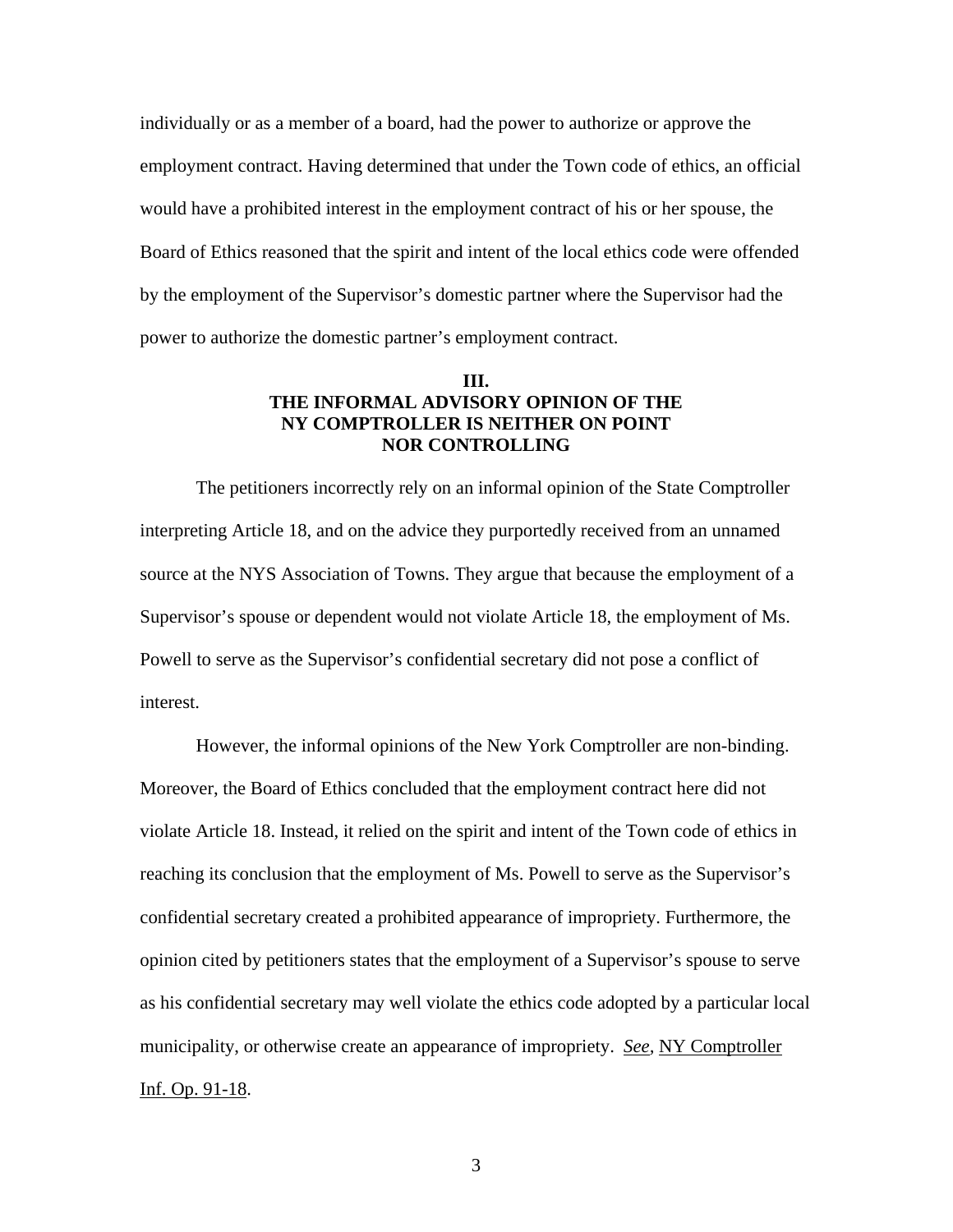In its advisory opinion, the Board of Ethics set forth the analytic protocol that it used in reaching its conclusion. The Board considered the following three questions: (i) did the facts as presented constitute a violation of Article 18; (ii) did the facts as presented constitute a violation of the Town code of ethics; and (iii) did the facts as presented constitute a violation of the spirit and intent of the State or Town ethics laws, and thus amount to a prohibited appearance of impropriety?

 Applying the first analytic protocol, the Ethics Board found that even if Ms. Powell were the spouse or dependent of the Supervisor, her employment as his confidential secretary would not violate Article 18 because employment contracts are specifically excluded from those contracts of a spouse or dependent in which an official is deemed to have an interest. *See,* NY Gen. Mun. Law §800-3.

 In the second step of its analysis, the Board of Ethics observed that under the Town code of ethics, employment contracts were not excluded from those contracts of a spouse or dependent in which an official was deemed to have an interest. In as much as it was conceded that the Supervisor and Ms. Powell were not spouses, the Board considered whether Ms. Powell was the Supervisor's dependent at the time she was hired as his confidential secretary, or whether he otherwise derived a pecuniary or material benefit from her employment by the Town (contrary to petitioners' assertion, there were no shifting definitions applied; the Board inquired into the issue of dependency because the dependents of a municipal officer or employee are among those in whose contracts the officer or employee is deemed to have an interest).

 The Board of Ethics considered the written statements submitted by the Supervisor and Ms. Powell indicating that she was a practicing chiropractor before she

4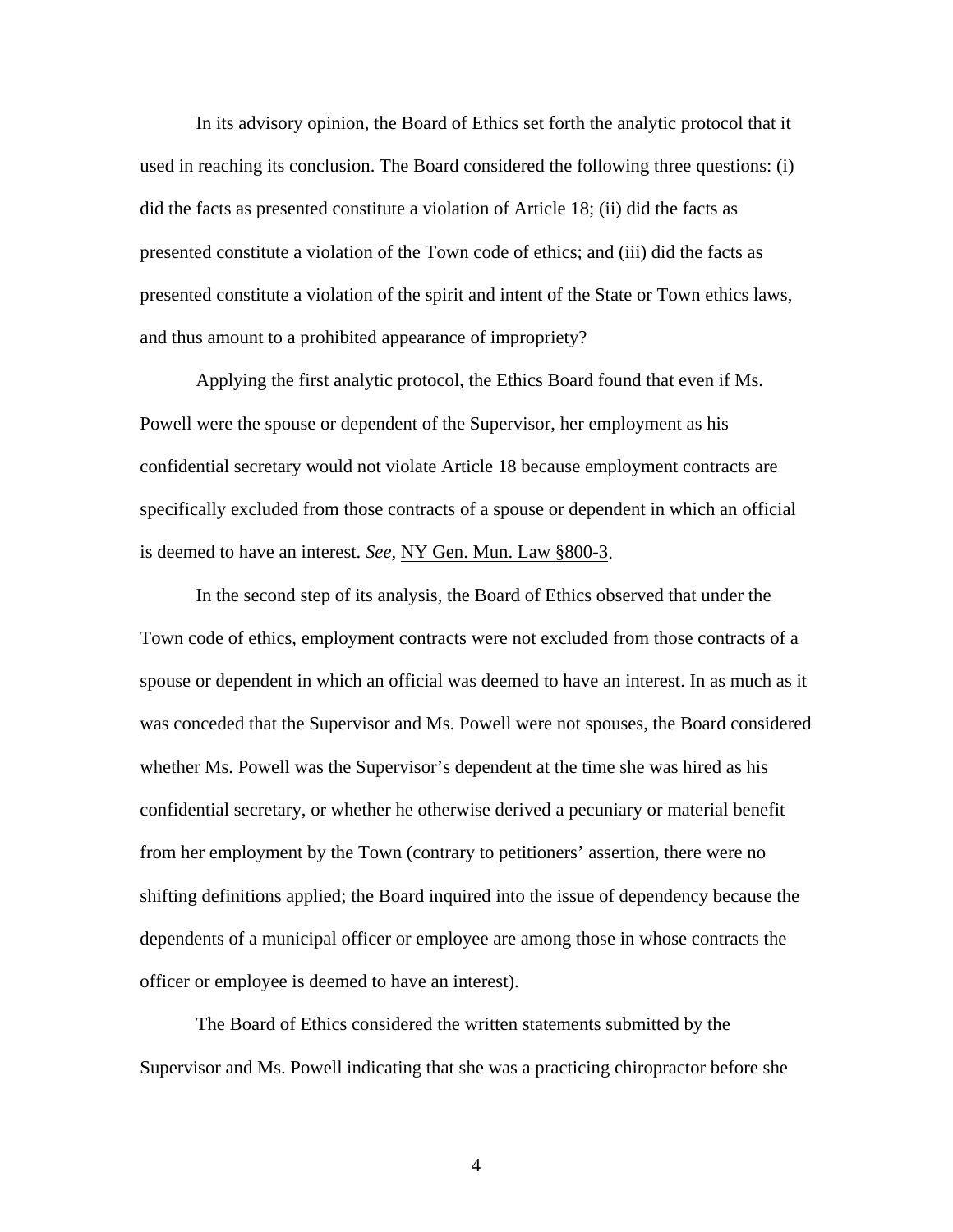was hired to serve as the Supervisor's confidential secretary. In separate interviews both of which were attended by board members (The Most Rev.) Anthony Bondi and Michael Cicale, the Supervisor and Ms. Powell stated that they were financially "interdependent" on each other. Based on this information, the Board found insufficient evidence to conclude that Ms. Powell would not be able to sustain herself without the Supervisors support. Therefore, the Board concluded that Ms. Powell was not the Supervisor's dependent, and that her employment contract did not violate the express provisions of the Town code of ethics.

 In the third step of its analysis, the Board noted that the Town code of ethics is more restrictive than Article 18 in that it does not exclude employment contracts from those contracts of an official's spouse or dependent in which the official is deemed to have an interest. *See,* Point II, above. Since the Supervisor's decision to employ his spouse would have violated the local ethics code, the Board concluded that the Supervisor's decision to employ his domestic partner violated the spirit and intent of the local ethics code, and that it created a prohibited appearance of impropriety.

## **IV. BY HIRING MS. POWELL TO SERVE AS HIS CONFIDENTIAL SECRETARY, THE SUPERVISOR UNDERMINED PUBLIC CONFIDENCE IN TOWN GOVERNMENT AND CREATED AN APPEARANCE OF IMPROPRIETY**

 The newspaper clippings submitted by petitioners in opposition to this motion demonstrate that public confidence in Town government has been seriously undermined by the Supervisor's decision to employ Ms. Powell as his confidential secretary. They vindicate the conclusion of the Board of Ethics that an appearance of impropriety was created by the Supervisor's hiring of Ms. Powell.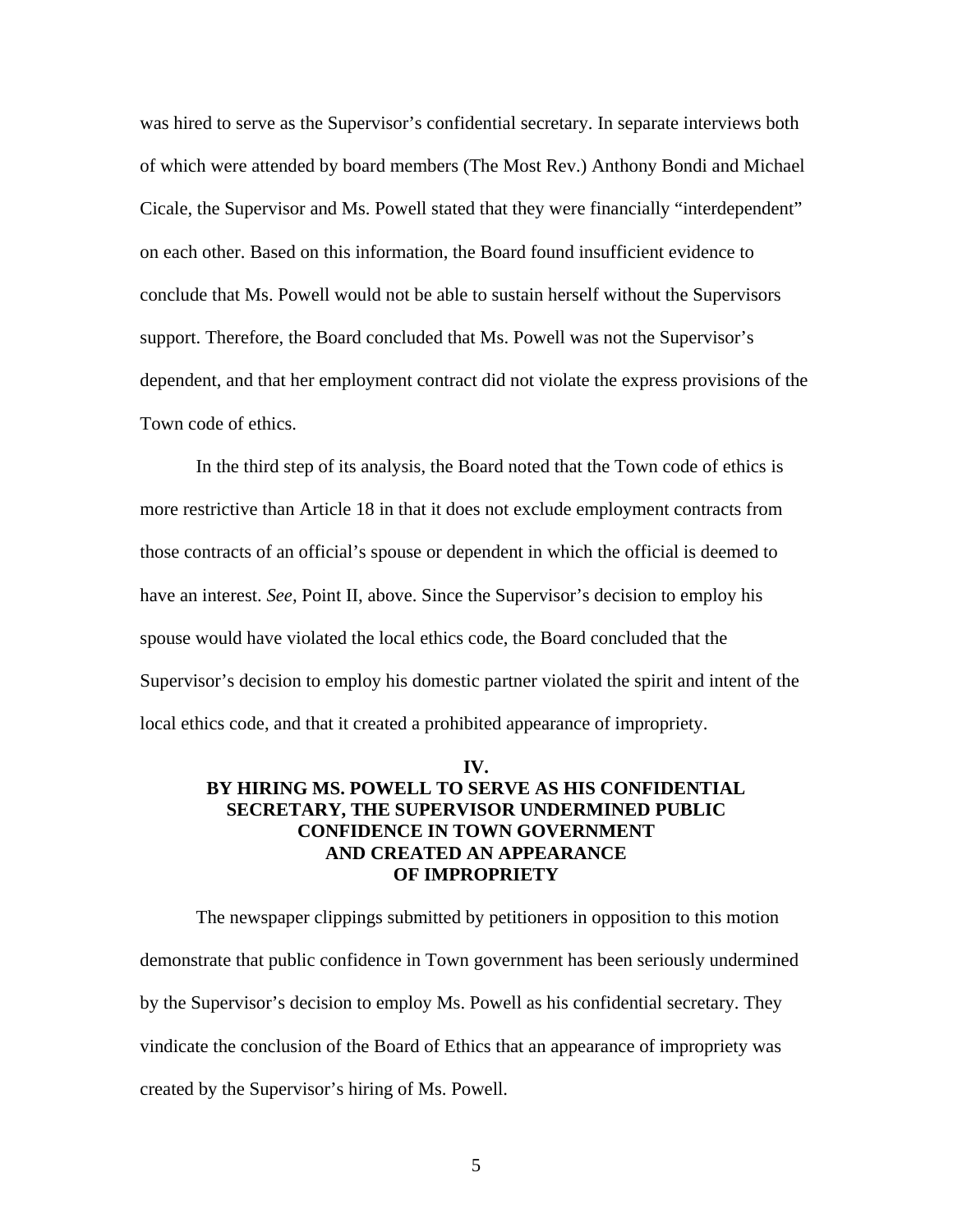Government ethics regulations serve to inspire public confidence in government.

To achieve this goal, municipal officers and employees must adhere to the spirit and

intent of government ethics regulations. Accordingly, in 2002, the New York Attorney

General opined that:

In resolving conflict of interest questions, one fundamental principle predominates: a public official must avoid circumstances that compromise his or her ability to make impartial decisions solely in the public interest. See Matter of Tuxedo Conservation & Taxpayers Ass'n v. Town Bd., 69 A.D.2d 320 (2d Dep't 1979); Op. Atty. Gen. (Inf.) No. 97-5; Op. Atty. Gen. (Inf.) No. 88-60. Even the appearance of impropriety should be avoided in order to maintain public confidence in government. Op. Atty. Gen. (Inf.) No. 97-5.

2002 N.Y. op. (Inf.) Att'y Gen. 9.

 Contrary to the arguments advanced by petitioners, the spirit and intent of the Town Code of Ethics was not reflected in the purported practices of Supervisors elsewhere in the state to hire their spouses to serve as their confidential secretaries. The spirit and intent of the Town Code of Ethics was reflected in its rejection of the nepotism allowed by Article 18 (*see,* Point II, above).

## **V. THE SUPERVISOR'S CLAIMS ARE BARRED BECAUSE, AS A MEMBER OF THE TOWN BOARD, HE HAS THE POWER AND DUTY TO NEGOTIATE OR APPROVE HIS OWN CLAIMS**

 Except in the case of specified statutory exceptions, a municipal officer or employee may not have a claim against the municipality from which he or she will materially benefit, if he or she has the power to authorize or approve the claim, either individually or as a board member. *See,* NY Gen. Mun. Law §801 (prohibited interest in a contract with the municipality), §800-2 ("contract" means any claim, account or demand against, or agreement with a municipality"), §800-3 ("interest" means any direct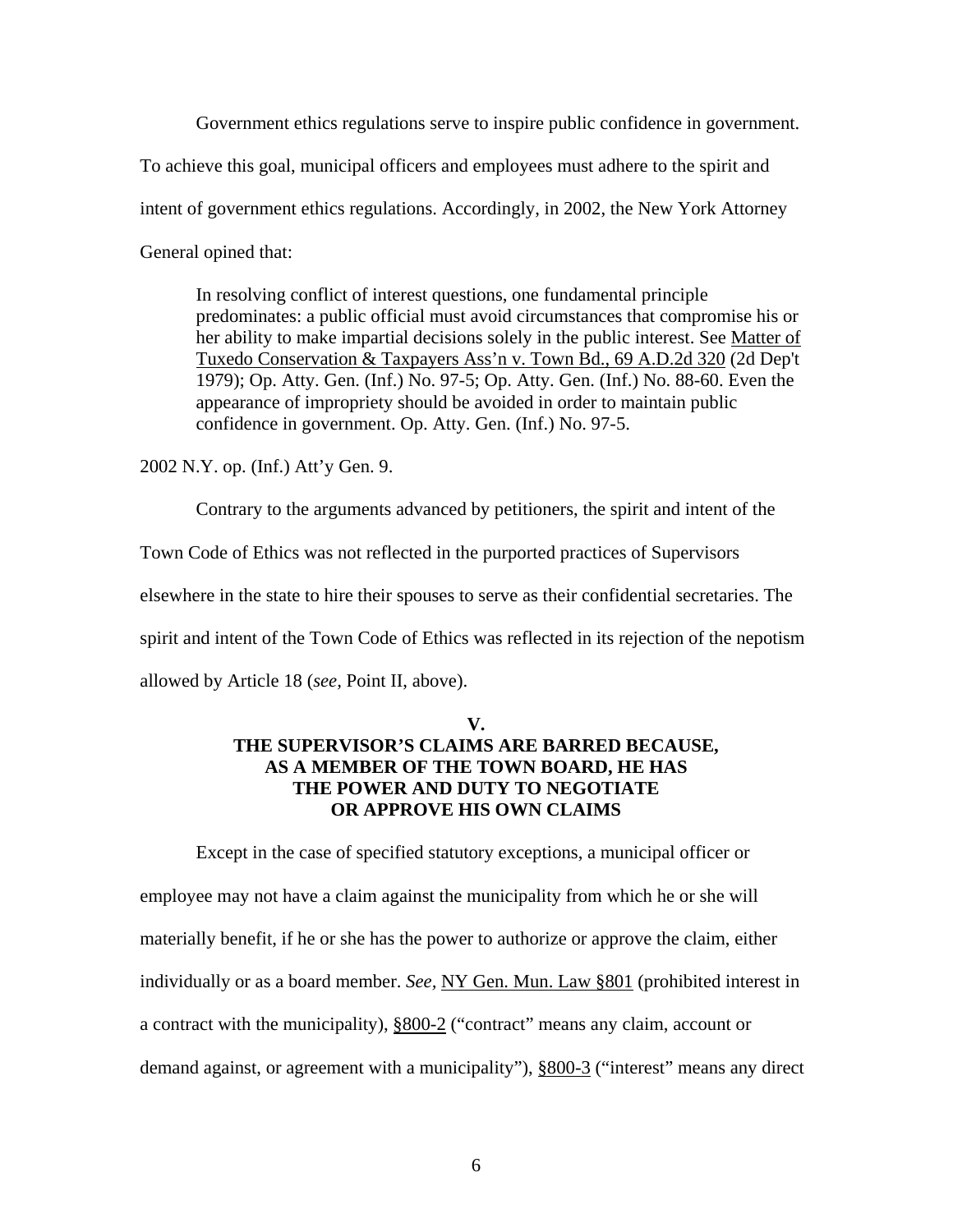or indirect pecuniary or other material benefit). A prohibited contract (i.e., claim, account or demand against, or agreement) willingly entered into by or with a municipality is null, void and wholly unenforceable. *See,* NY Gen. Mun. Law §804.

 For a clear and concise discussion of the forgoing provisions of Article 18, *see,*  Davies, Article 18: A Conflicts of Interest Checklist for Municipal Officers and Employees, NYSBA/MLRC *Municipal Lawyer*, Summer 2005, Vol. 19, No. 3 (a copy of Professor Davies' article is attached to this memorandum of law).

### **VI. THE ADVISORY OPINION WAS NOT A FINAL DETERMINATION**

It is the law of this Department that an advisory opinion is not a "final determination" within the meaning of CPLR §7801. *See,* Scarpati-Reilly v. Town of Huntington Bd. of Ethics, 300 A.D. 2d 404 (2d Dep't 2002); Neale v. Cohen, 281 A.D.2d 421 (2<sup>nd</sup> Dept 2001); Hammer v. Veteran, 86 Misc. 2d 1056 (Westchester Co. 1975), affd., 53 A.D.2d 629 (2d Dep't 1976).

In their joint affidavit submitted in opposition to this motion, petitioners cite trial level authority and appellate decisions from other Departments to support their contrary contention. Even more remarkably, they argue that a decision of this Court, Hammer v. Veteran, 86 Misc. 2d 1056 (Westchester Co. 1975), affd., 53 A.D.2d 629 (2d Dep't 1976), was wrongly decided, even though it was affirmed by the Second Department (in citing the case, petitioners omitted the subsequent history, despite the fact that the respondents provided the full cite in their memorandum in support of this motion.

Furthermore, the petitioners erroneously stated that they were identified by name in the advisory opinion rendered by the Ethics Board here. The Supervisor and Ms.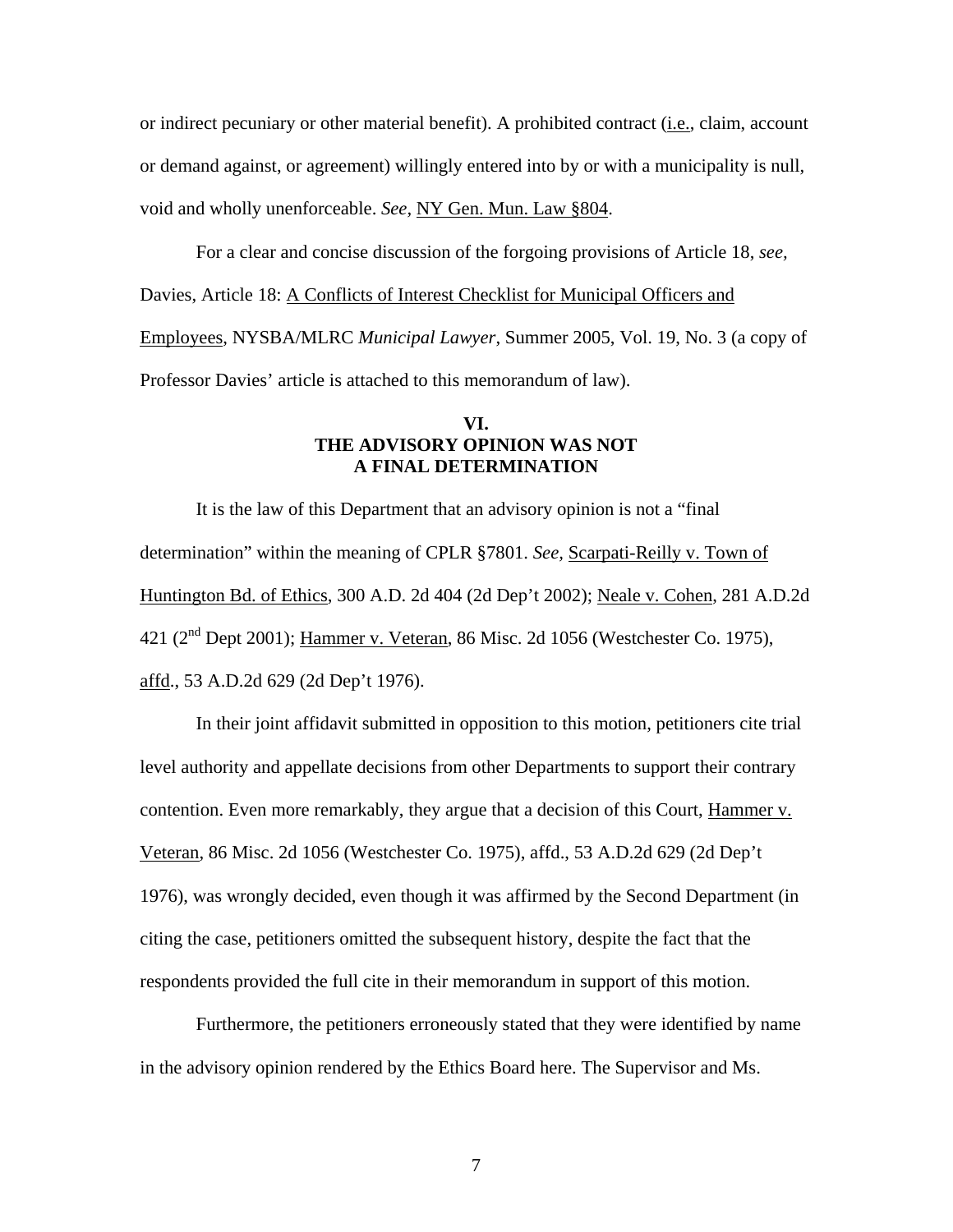Powell were not identified by name in the advisory opinion. They were identified by their titles. Nevertheless, their identities were self-evident.

## **VII. THE PENALTIES AUTHORIZED BY THE REVISED ETHICS CODE ARE REASONABLE**

Petitioners use hyperbole to variously characterize the penalties that are

authorized by the Revised Ethics Code as "huge", "enormous", "staggering",

"unlimited", "draconian" and "quasi-criminal". They are none of these.

 The Revised Ethics Code provides at §17-07 (Penalties) that the Town Board may impose one or more of the following penalties for violations: (i) disciplinary action, (ii) a civil penalty not to exceed \$1,000, (iii) disgorgement of the gain or profit derived from the violation.

### **VIII. MS. POWELL WAS NOT AGGRIEVED BY THE ADVISORY OPINION OR THE RESOLUTION OF THE TOWN BOARD**

No inquiry was made to the Board of Ethics regarding the conduct of Ms. Powell, and no opinion was expressed that she engaged in any acts that gave rise to an appearance of impropriety.

The petitioners point to the fact that Ms. Powell's compensation for the new budget year was reduced by the Town Board. However, the Board of Ethics determined that Ms. Powell's rate of compensation was not so unreasonably high as to violate the spirit and intent of Article 18 or the Town ethics code; and that no prohibited appearance of impropriety existed by virtue of the rate at which she was compensated for her services as secretary to the Supervisor. The Town Board accepted the advisory opinion.